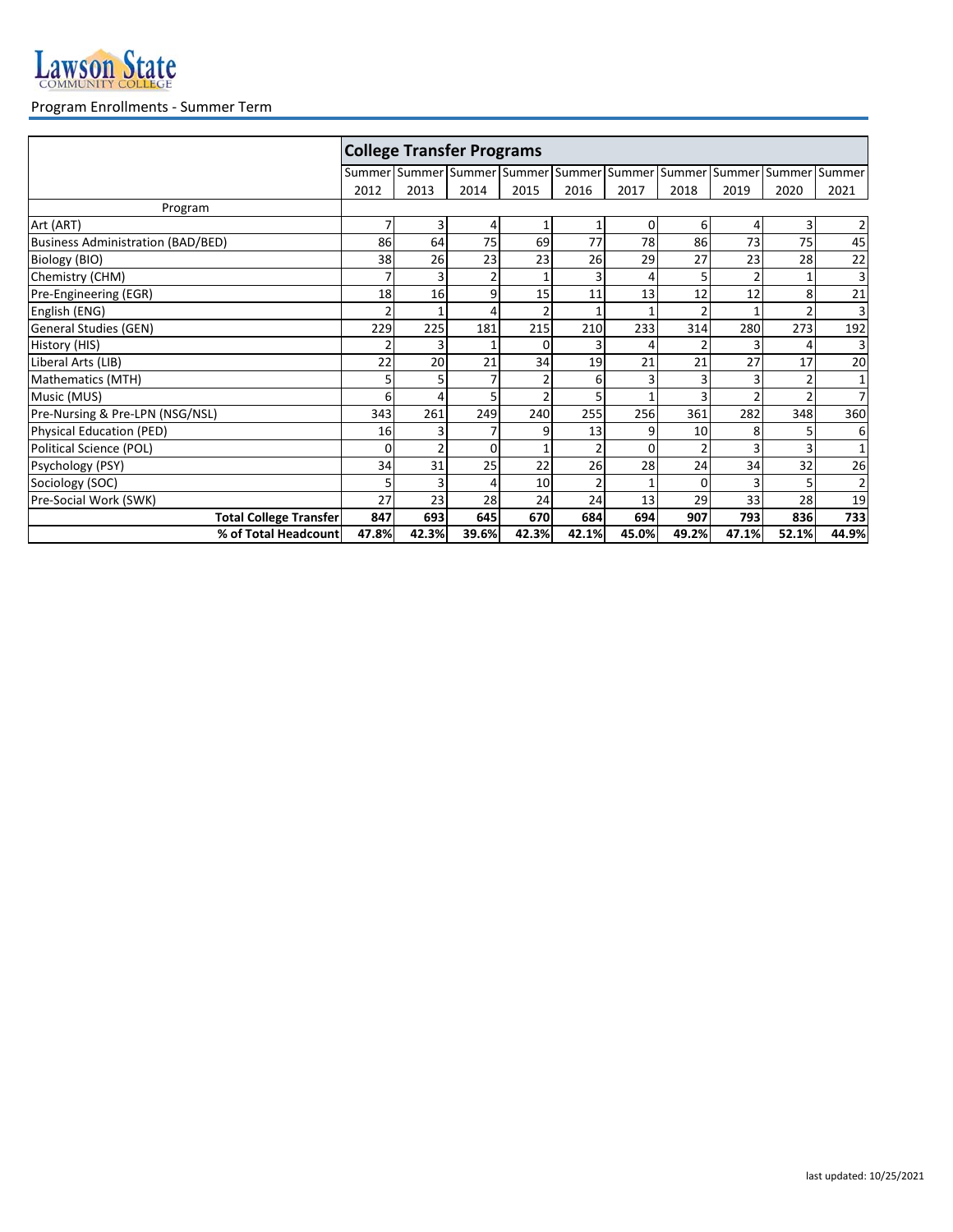

## Program Enrollments - Summer Term

|                                                  | <b>Career Technical Programs</b><br>Summer Summer Summer Summer Summer Summer Summer Summer Summer Summer Summer |                |                |                |                |                 |                         |                 |                 |                         |  |
|--------------------------------------------------|------------------------------------------------------------------------------------------------------------------|----------------|----------------|----------------|----------------|-----------------|-------------------------|-----------------|-----------------|-------------------------|--|
|                                                  |                                                                                                                  |                |                |                |                |                 |                         |                 |                 |                         |  |
|                                                  | 2012                                                                                                             | 2013           | 2014           | 2015           | 2016           | 2017            | 2018                    | 2019            | 2020            | 2021                    |  |
| Autobody Repair (ABR)                            | 19                                                                                                               | 18             | 21             | 9              | 15             | 15              | 9                       | 6               | 3               |                         |  |
| Air Conditioning/Refrigeration (ACR)             | 71                                                                                                               | 84             | 79             | 75             | 66             | 73              | 61                      | 50              | 49              | 47                      |  |
| Accounting (ACT)                                 | 21                                                                                                               | 16             | 19             | 12             | 11             | 7               | 9                       | 7               | 9               | 11                      |  |
| AOT Programs (AOT)                               | 13                                                                                                               | 5              | 9              | 11             | 13             | 24              | 22                      | 13              | 6               | 9                       |  |
| Automotive Technology - GM ASEP (ASE)            | 12                                                                                                               | 12             | 11             | 9              | 6              | 11              | 8                       | 8               | 4               | 12                      |  |
| Automotive Technology - Ford Asset (ASF)         | 6                                                                                                                | 11             | 12             | 9              | 11             | 11              | $\overline{7}$          | 8               | 8               | 7                       |  |
| Automotive Technology - Mercedes (ASM)           | 0                                                                                                                | $\mathbf 0$    | $\mathbf 0$    | $\pmb{0}$      | 0              | $\mathsf 0$     | 0                       | $\mathbf 0$     | 6               | 5                       |  |
| Automotive Technology - Toyota T-Ten (AST)       | 9                                                                                                                | 5              | 5              | $\overline{8}$ | 5              | 11              | $\overline{6}$          | $\overline{4}$  | 9               | $\overline{13}$         |  |
| Automotive Mechanics (AUM)                       | 24                                                                                                               | 13             | 20             | 31             | 19             | 8               | 17                      | 21              | 3               | 12                      |  |
| Automated Manufacturing (AUT)                    | $\overline{2}$                                                                                                   | $\mathbf{1}$   | $\overline{2}$ | 5              | 20             | 13              | 12                      | 19              | 14              | 8                       |  |
| Barbering (BAR)                                  | 19                                                                                                               | 12             | 17             | 14             | 3              | 8               | $\overline{\mathbf{c}}$ | 16              | 13              | 6                       |  |
| <b>Building Construction (BUC)</b>               | 4                                                                                                                | 7              | 13             | 5              | 5              | $\overline{2}$  | 5                       | $\overline{2}$  | 5               | 11                      |  |
| <b>Business Admin and Management (BUS)</b>       | 42                                                                                                               | 45             | 30             | 36             | 22             | 21              | 32                      | 21              | 32              | $\overline{56}$         |  |
| Commercial Art (CAT)                             | $\overline{2}$                                                                                                   | 11             | 15             | 12             | 15             | 14              | 14                      | $\overline{2}$  | $\mathbf{1}$    | 5                       |  |
| Commercial Food Services/Culinary Arts (CFS/CUA) | $\overline{19}$                                                                                                  | 9              | 0              | 20             | 25             | $\overline{25}$ | $\overline{31}$         | 33              | 30              | 22                      |  |
| Child Development (CHD)                          | 61                                                                                                               | 36             | 40             | 32             | 19             | 20              | 23                      | 34              | 37              | 43                      |  |
| Computer Science-Bus Ed (CIB/CIM/CIS)            | 48                                                                                                               | 45             | 41             | 40             | 44             | 27              | 47                      | 47              | 43              | 46                      |  |
| Computer Numerical Control: CNC (CNC)            | 0                                                                                                                | $\mathbf{1}$   | $\mathbf 0$    | 0              | $\mathbf 0$    | $\mathbf 0$     | 0                       | $\mathbf 0$     | $\mathbf 0$     | $\mathbf{1}$            |  |
| Cosmetology (COS)                                | $\overline{19}$                                                                                                  | 14             | 3              | 9              | 0              | 9               | 14                      | 13              | 20              | 11                      |  |
| Criminal Justice (CRJ)                           | 20                                                                                                               | 17             | 14             | 9              | $\overline{a}$ | $\overline{7}$  | 8                       | 5               | 8               | 11                      |  |
| Dental Assisting (DAT)                           | 18                                                                                                               | 22             | 13             | 17             | 18             | 15              | 18                      | $\overline{23}$ | $\overline{15}$ | 16                      |  |
| Drafting (DDT)                                   | 19                                                                                                               | 8              | 6              | 8              | 12             | $\overline{7}$  | 6                       | 5               | $\mathbf{1}$    | $\overline{3}$          |  |
| Diesel Mechanics (DEM)                           | 16                                                                                                               | 16             | 20             | 13             | 12             | 12              | 23                      | 12              | 9               | 13                      |  |
| Diagnostic Medical Sonography (DMS)              | 0                                                                                                                | 0              | 0              | 0              | 0              | 0               | 0                       | $\overline{7}$  | 0               | 7                       |  |
| Electronics (EET)                                | 0                                                                                                                | 3              | $\mathbf 1$    | $\mathbf 1$    | $\overline{2}$ | 0               | $\mathbf 1$             | $\mathbf 0$     | $\mathbf{1}$    | $\mathbf 0$             |  |
| Electrical (ELT)                                 | $\mathbf{1}$                                                                                                     | 8              | 6              | $\overline{2}$ | $\mathbf 0$    | $\mathbf 0$     | $\mathbf 0$             | $\mathbf 0$     | $\mathbf 0$     | $\mathbf 0$             |  |
| Emergency Medical Services (EMS/EMA)             | 0                                                                                                                | $\mathbf 0$    | $\mathbf{1}$   | $\mathbf{1}$   | $\overline{2}$ | $\mathbf{1}$    | 5                       | 3               | 5               | 10                      |  |
| Graphics & Printing (GPC)                        | $\overline{2}$                                                                                                   | 0              | 0              | 0              | $\mathbf 0$    | 0               | 0                       | $\mathbf 0$     | 0               | 0                       |  |
| Hospitality Services Management (HSM)            | $\mathbf 0$                                                                                                      | $\mathbf 0$    | $\mathbf 0$    | 0              | 0              | 0               | 0                       | $\mathbf{1}$    | $\overline{2}$  | $\overline{\mathbf{c}}$ |  |
| Industrial Electronics (ILT/ILE)                 | 13                                                                                                               | 14             | 16             | 15             | 32             | 18              | 19                      | 15              | 10              | $\overline{15}$         |  |
| Industrial Maintenance (INT)                     | 1                                                                                                                | $\mathbf{1}$   | 2              | 13             | 4              | 2               | 3                       | $\overline{4}$  | 2               | 8                       |  |
| <b>Licensed Practical Nursing (LPN)</b>          | 9                                                                                                                | 32             | 25             | 21             | 11             | 17              | 41                      | 33              | 13              | 39                      |  |
| Legal Secretary (LSC)                            | 0                                                                                                                | 0              | $\mathbf{1}$   | 0              | $\mathbf 0$    | $\mathbf 0$     | 0                       | $\mathbf 0$     | $\mathbf 0$     | $\mathbf{1}$            |  |
| <b>Medical Secretary (MDS)</b>                   | 24                                                                                                               | 16             | 9              | 6              | 8              | 21              | 25                      | 20              | 14              | 18                      |  |
| Management & Supervision (MST)                   | 0                                                                                                                | $\mathbf{1}$   | 0              | $\mathbf 1$    | 0              | 0               | 0                       | $\mathbf{1}$    | 0               | $\pmb{0}$               |  |
| Machine Tool Technology (MTT)                    | 0                                                                                                                | 6              | 0              | 8              | $\mathbf 0$    | 0               | 0                       | 12              | $\mathbf{1}$    | 3                       |  |
| <b>Nursing Assistant (NAS)</b>                   | 8                                                                                                                | 8              | 17             | 12             | $\overline{2}$ | $\overline{7}$  | 5                       | $\overline{2}$  | $\Omega$        | $\overline{2}$          |  |
| Nursing (NUR)                                    | 20                                                                                                               | 63             | 55             | 51             | 57             | 49              | 73                      | 106             | 66              | 94                      |  |
| Office Administration (OAD)                      | 12                                                                                                               | 12             | 14             | 5              | 14             | $\overline{7}$  | 8                       | 5               | 6               | 8                       |  |
| Pharmacy Technician Assistant (PHM)              | 0                                                                                                                | 0              | 0              | 0              | $\mathbf 0$    | 0               | 0                       | 0               | $\mathbf 0$     | $\overline{2}$          |  |
| Plumbing (PLB)                                   | 0                                                                                                                | 0              | 5              | 6              | $\mathbf 0$    | 0               | 14                      | 10              | 10              | $10\,$                  |  |
| Real Estate (RLS)                                | 0                                                                                                                | 0              | 0              | 0              | $\mathbf{O}$   | 0               | 2                       | $\mathbf{1}$    | 0               | 5                       |  |
| Robotics (ROB)                                   | 1                                                                                                                | 0              | 0              | 0              | 4              | 0               | 0                       | 0               | 0               | 0                       |  |
| Radio/TV Broadcasting (RTV)                      | $\mathbf{1}$                                                                                                     | $\overline{2}$ | 6              | 6              | $\overline{7}$ | 11              | $\mathbf{1}$            | 3               | 4               | 6                       |  |
| Social Work Technician (SWT)                     | 4                                                                                                                | 4              | 6              | 3              | 1              | 1               | $\overline{2}$          | $\mathbf{1}$    | 0               | 6                       |  |
| Welding (WDT)                                    | 25                                                                                                               | 46             | 35             | 39             | 44             | 40              | $\overline{37}$         | 34              | 23              | 22                      |  |
| <b>Total Career Technical</b>                    | 585                                                                                                              | 624            | 589            | 574            | 533            | 514             | 610                     | 607             | 482             | 629                     |  |
| % of Total Headcount                             | 33.0%                                                                                                            | 38.0%          | 36.1%          | 36.3%          | 32.8%          | 33.4%           | 33.1%                   | 36.0%           | 30.0%           | 38.5%                   |  |